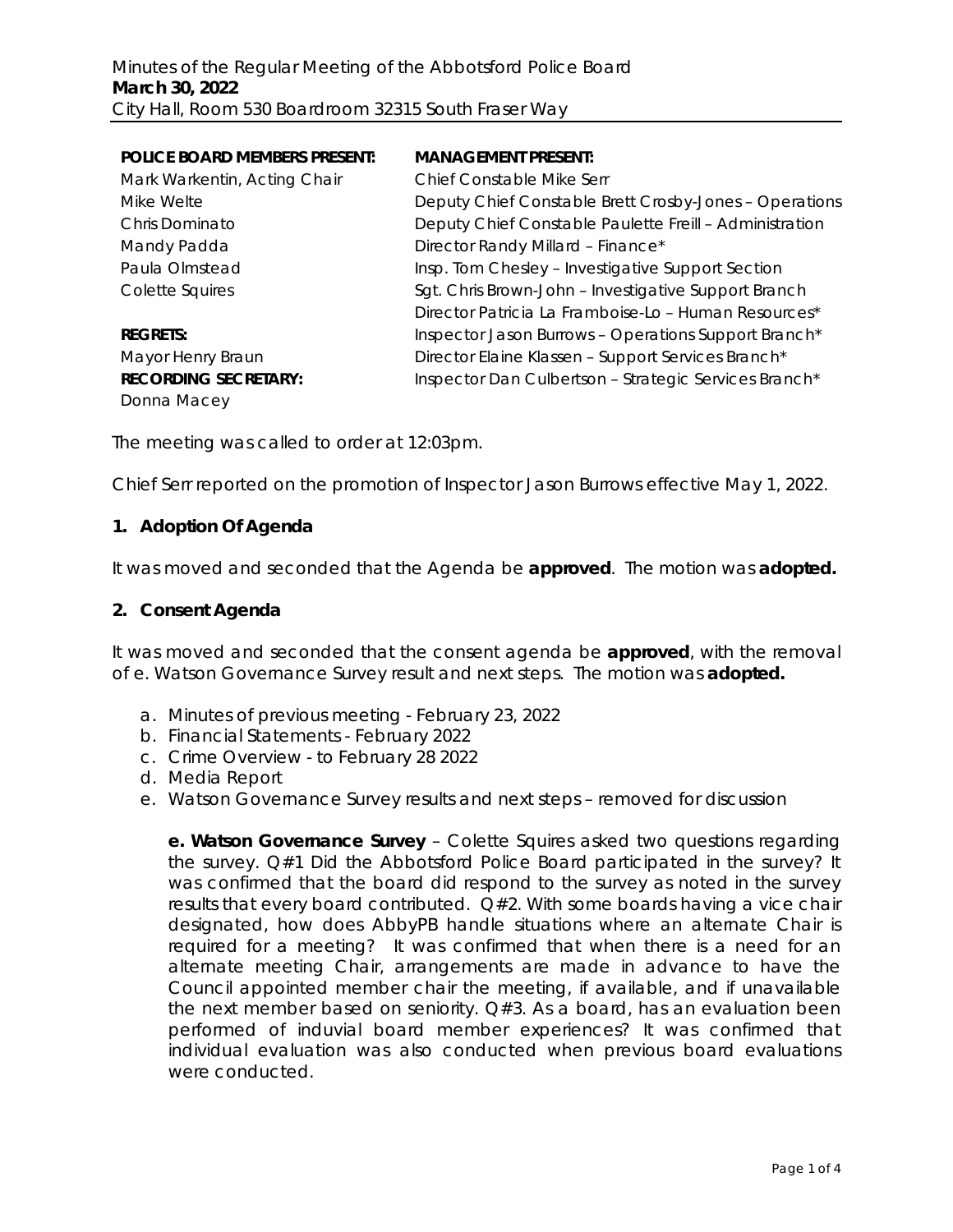## **3. Business Arising Out of Previous Minutes**

None.

# **4. Presentation – Missing Persons Coordinator / Investigators (MPC/MPI)**

Sgt. Brown-John presented an overview on MPC/MPI. This position stems from the Missing Women Commission of Inquiry and is mandated by the BC Provincial Policing Standards (BCPPS). The MPC provides oversight based on policy to missing person files, using risk analysis for each case. The MPI uses a vast array of investigative tools to locate missing persons. Sgt. Brown-John reviewed how missing persons investigations are managed from the time of reporting. Each MP investigation goes through a mandatory risk assessment to determine if the file is high-risk, and each is reviewed by the MPC to determine if additional resources are required. If there is anything suspicious about the file, investigation is assumed by the Major Crime Unit.

The reporting responsibilities changed because of the Missing Women Inquiry by eliminating the previous 24-hour requirement before a person could be reported missing. A missing person can now be reported immediately and can be reported out of jurisdiction with the agency transferring it to the proper police department. Mark Warkentin asked a question about potential risk to a missing person file when it is transferred to another agency. Sgt. Brown-John confirmed that there is a process in place to have the receiving department confirm that their agency has taken over the file. Sgt. Brown-John reviewed the importance of the MPI noting that missing person are common occurrence with many files that are chronic. Being able to filter high-risk files quickly is essential to being able to mobilize and successfully locate the person safely.

Sgt. Brown-John reviewed the other types of files that the general investigative section addresses such as, sex assaults, arsons, robberies, fraud, files that do not meet the threshold to go to major crime,

## **5. Chief's Report**

Chief Serr reported on the following matters:

- Provincial change with respect to vehicle insurance with the elimination of the expiration decal – the change saves the province a significant amount of money. The province will provide police agencies with automatic license plate readers which will assist with identify uninsured vehicles.
- Director La Framboise-Lo provided an update on a Resiliency research study with police officers that AbbyPD participated in since this past Fall. The researchers are in the process of preparing to roll out resiliency training to participating organization this Spring. An internal working group has been established to review the work of the researchers and the CSA standard on psychological safety in the workplace. There will be three training session deliverables from the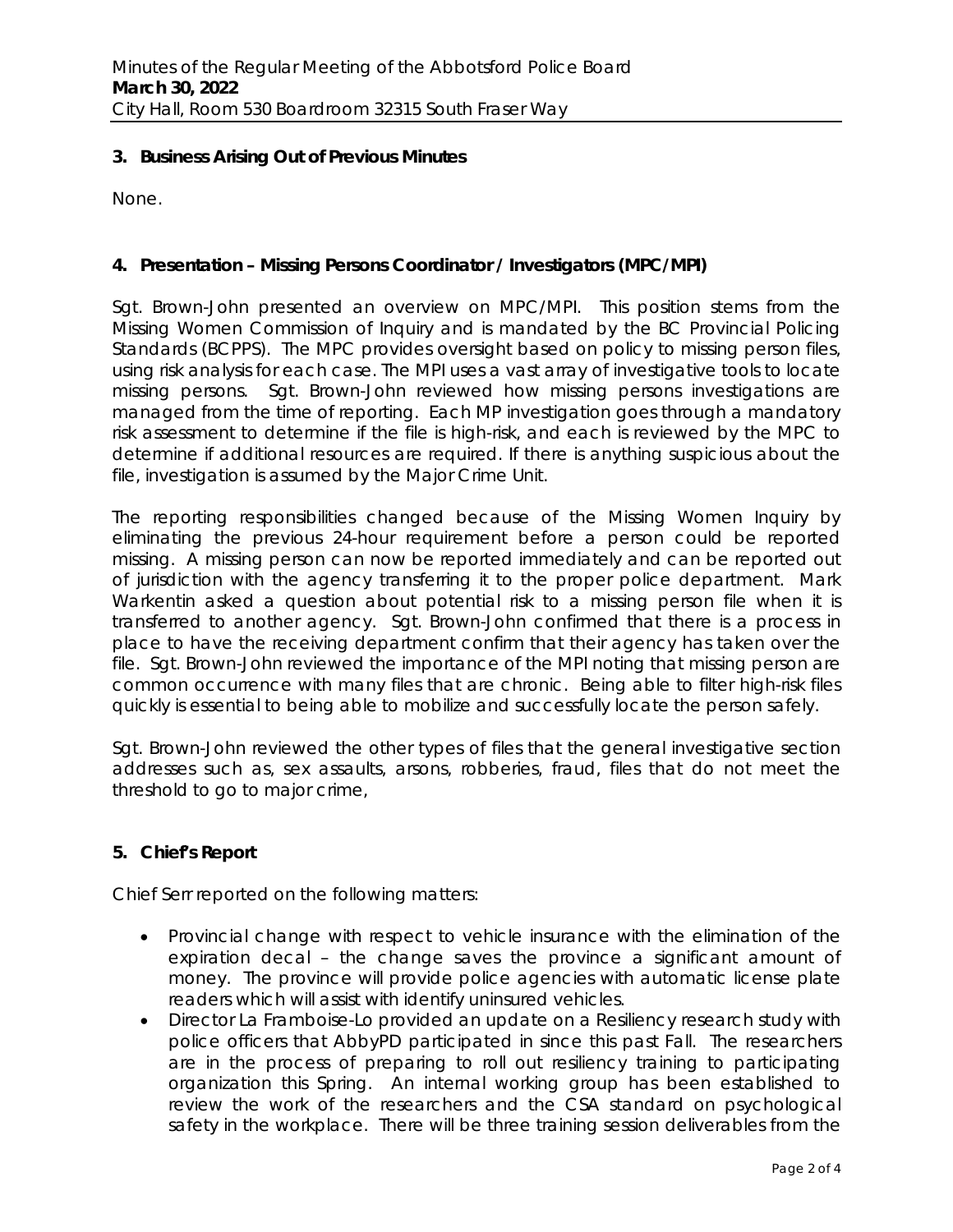researchers: one on resiliency geared toward members, one on resiliency geared toward members and their families, and one focused on organizational resilience. Colette Squires asked a question about the areas of focus in assessing resiliency. It was noted that part of the work is to better understand the psychology for recruiting more resilient candidates for a policing career and then to engage with members look after themselves in various ways such as promoting physical activity, counselling, education on heart health and healthy eating, sleeping, CISM and Peer Support Team, etc.

- UBC Heart Health done extensive work with first responders with a screening program to prevent sudden cardiac deaths and help members become more aware of heart health matters. In January a team of seven from UBC were onsite to conduct screening to 80 AbbyPD members. Each appointment was 90 minutes and consisted of a ECG, stress test on a bicycle, blood testing, and a private consultation with a cardiologist. Another 80 members to go through the screening in September.
- Charge approval numbers Chief Serr reported that the issue is not so much that Crown is not approving the files but that the files are not ending with a satisfactory conviction. In 2019 there were 2,035 court folders (a folder could contain multiple charges) vs 1,751 in 2021. For the 2021 year, there were 247 (14%) files where there was no charge by Crown, 67 (3%) files where there was no charge through police discretion, 1,405 (81%) where approved or concluded in court, and 32 (2%) recommended pending. For Total Charges submitted, in 2019 there were 4,524 vs 3,932 in 2020. Of those charges in 2020 8% were abated, absolute discharge, acquitted, etc., 18% were convicted, 29% were no charge, 13% pending, and 32% were a Stay of Proceedings (SOP). Often the reason for a SOP is that it is no longer in the public interest. There was a suggestion to consider having 'charge approvals' as a KPI, however, it was noted that this is not something that police can control and therefore would not be an appropriate measurement, but it can be a reporting item from time-to-time to keep the board informed.

## **6. ARJAA Update**

It was confirmed that Mandy Padda is the replacement Abbotsford Police Board representative to the ARJAA Board.

Insp. Burrows reported that interviews for an Executive Director are currently taking place with a decision to be announced within the next week. It was also reported that the AbbyPD policy with respect to referrals to ARJAA is nearing completion to be forward to the Board for review and approval. Last year AbbyPD referred 50 files and YTD 2022 is trending upward.

## **7. BCAPB**

Mark Warkentin reported on the following: